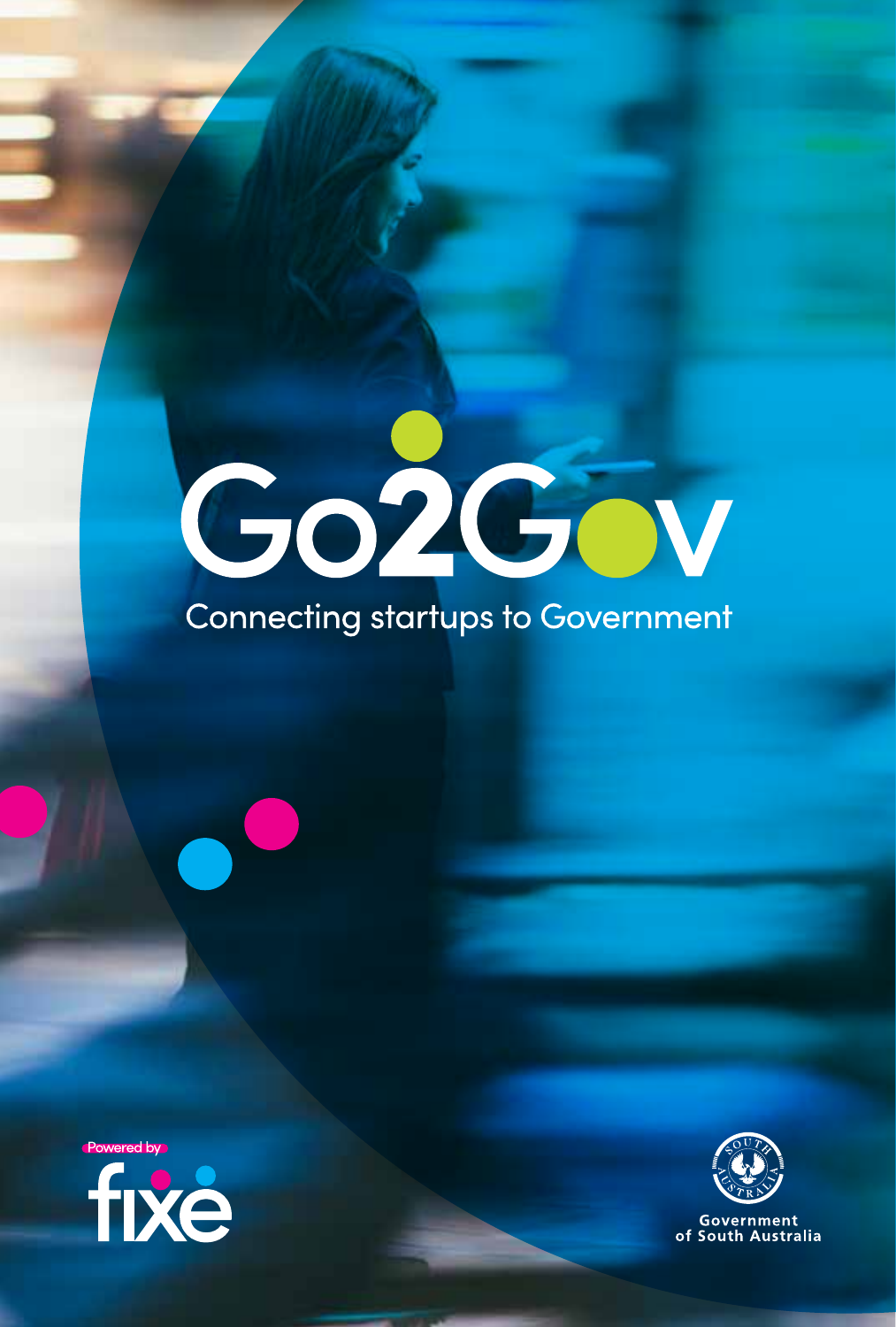

#### Partnering with South Australian startups to improve government services and support early-stage business growth.

The Government of South Australia has established the Go2Gov pilot program to encourage and support local startups and earlystage scalable businesses to bring innovative solutions to government as the first or reference customer.

#### How it works

The program is based on an innovation challenge format, where state government will issue public sector challenges into the market and startups will be supported to submit proposals to address those challenges.

The challenges will be innovationfriendly, require the development of novel solutions and have the potential to scale beyond government.

Multiple startups may be funded to work with a state government agency to prove the viability of their proposals. After the pilot, an agency may directly contract the most successful startup for the provision of that product or service for up to three years.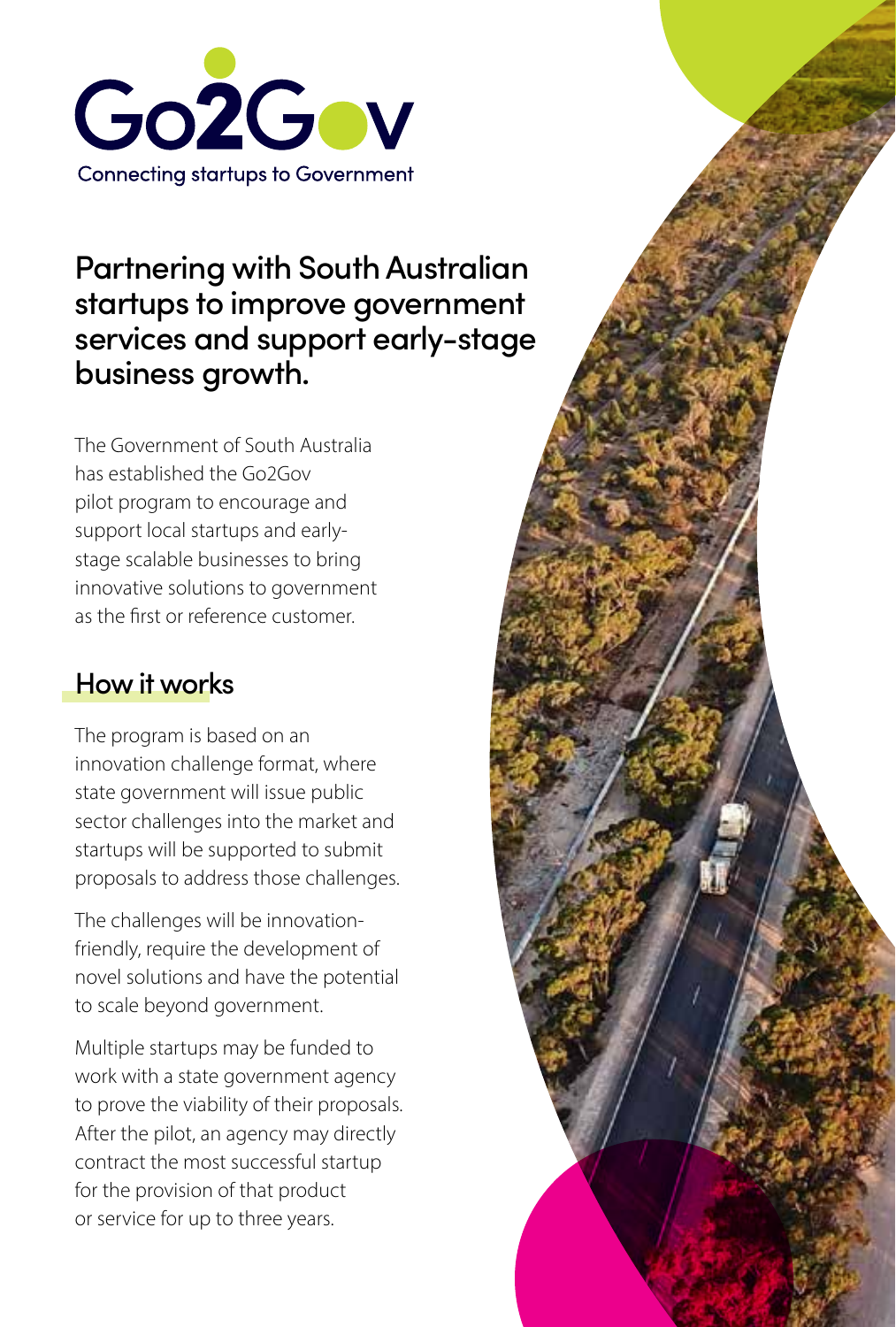#### Why participate?

- **build commercial relationships** with public sector agencies
- **b** list the Government of South Australia as a credible reference customer to help secure future sales
- **Example 2** retain ownership of intellectual property generated through the program.

#### Am I eligible?

#### **The program is open to individuals, partnerships and startup/ early-stage businesses:**

- **b** headquartered (or willing to be headquartered) in South Australia,
- **less than seven years old, and**
- with less than \$10 million revenue in the previous financial year.

#### How can I get involved?

#### **Startups can engage with the program by:**

- **P** responding to public sector challenges issued by participating agencies through a Call for Proposals process
- **D** directly approaching the program with an unsolicited proposal.

Established under the state government's Future Industries eXchange for Entrepreneurship (FIXE), the program will be delivered by the Office of the South Australian Chief Entrepreneur (Department for Innovation and Skills) in partnership with the Department of Treasury and Finance.

For more information, visit **fixe.org.au** or contact the Program Manager at

**DIS.SmartProcure@sa.gov.au**